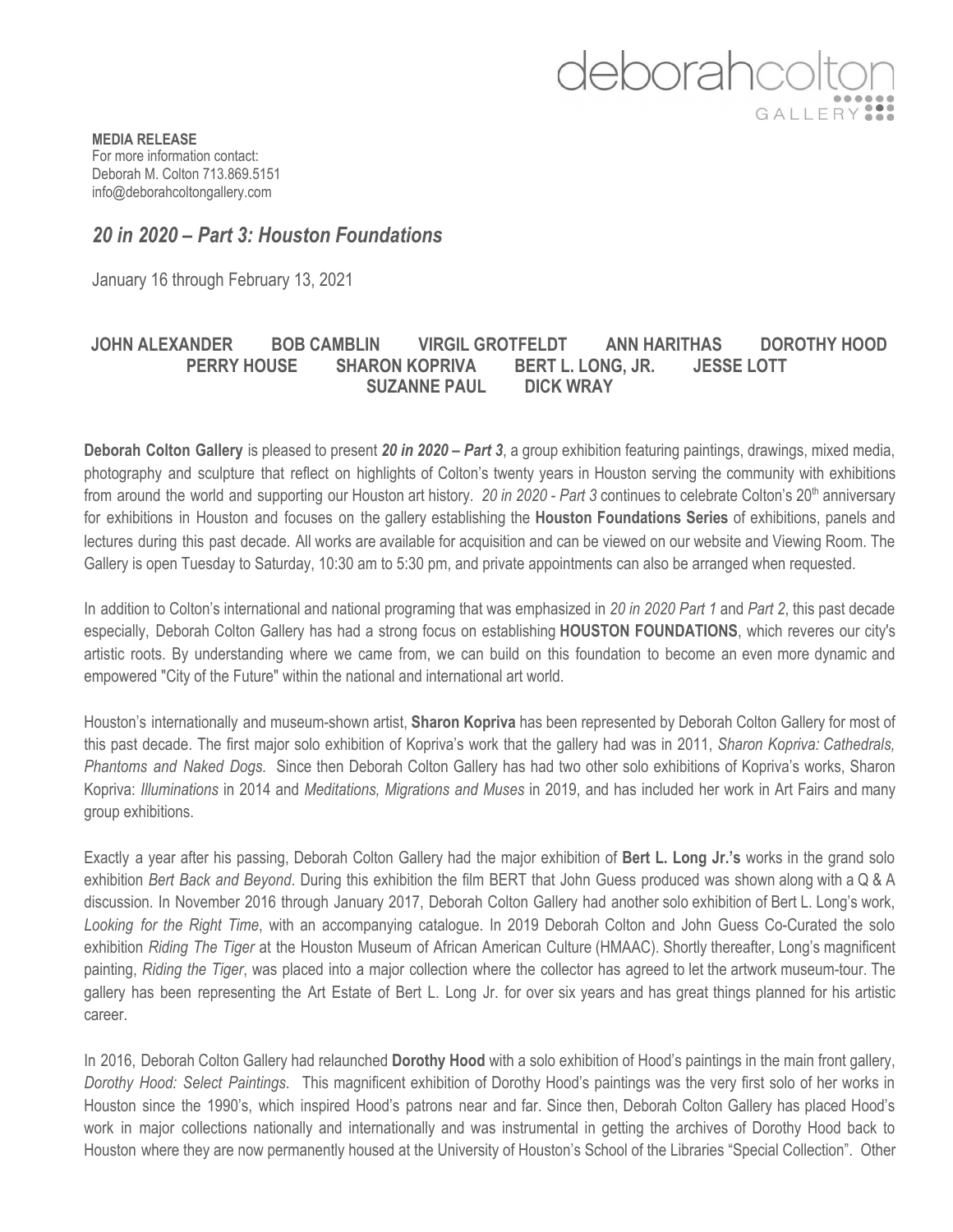exhibitions Dorothy Hood exhibitions that Deborah Colton Gallery has had are *Cosmic Attraction: Works by Dorothy Hood & Don Redman* in 2018 and *Earth & Space: Dorothy Hood & Daniel Kayne* 2020, along with many group exhibitions.

September - October of 2017, Deborah Colton Gallery organized and exhibited *Foundations II: Focus on the 70's & 80's* which featured 26 of the most significant artists of that time-period who have made a major impact on Houston becoming the dynamic art city that it is today. *The Foundations Symposium Series* of panels and lectures each weekend of this exhibition attracted a Who's Who of the Houston art community with often "standing room only". Artists that will be featured from this exhibition include work from **John Alexander, Bob Camblin, Virgil Grotfeldt, Ann Harathis, Dorothy Hood, Perry House, Sharon Kopriva, Bert L. Long Jr., Jesse Lott** and **Dick Wray**.

## Artist's Biographies:

Born on the bayou in east Texas, **John Alexander** has made an international career as a skilled draftsman, a painter of lush landscapes, and as a satirist creating allegorical tableaus. Alexander (b. 1945) began studying art at Lamar University in his hometown of Beaumont. After earning an MFA in 1970 from Southern Methodist University in Dallas, Alexander took a teaching position at the University of Houston, where he became a key figure in the city's nascent art scene. Alexander moved to New York City in 1979, taking a SoHo loft he still calls home. In addition to his continuing fascination with the surreal and humankind at its worst, Alexander gravitates toward depicting marshy landscapes, and studied portraits of flora and fauna, particularly the birds flocking to his part-time home on Long Island's East End. Naturalism and conservation remain hallmarks of his work, and he says the Beaumont bayou of his youth is never far from his mind. Alexander has been widely exhibited, with major shows at the Smithsonian American Art Museum in Washington, D.C., and the Museum of Fine Arts, Houston. His work can be found in public collections at the Metropolitan Museum of Art; Hirshhorn Museum and Sculpture Garden; Los Angeles County Museum of Art; Museum of Contemporary Art, Los Angeles; Museum of Contemporary Art, Chicago; Dallas Museum of Art; Museum of Fine Arts, Houston; and many others.

**Bob Camblin** was born in Oklahoma in 1928 and studied painting at the Kansas City Art Institute, earning an MFA in 1955. He taught at Rice University from 1967 to 1973 with Joe Tate and Earl Staley, with whom he shared a studio space. His influence and art was a constant undercurrent in the Houston art scene, revealing much about the environment and those that surrounded him. He left Houston in the early 80s. Known for his drawings, watercolors, paintings and his gregarious, direct personality, Camblin was included in the *Fresh Paint*, *The Houston School* Museum of Fine Arts exhibition in 1985 and lead an active art life..

**Virgil Grotfeldt** was born in 1948 in Decatur, Illinois. He earned a bachelor's degree in art education from Eastern Illinois University in 1971 and a master's degree at Tyler School of Art in Philadelphia in 1974. He moved to Houston in 1977, where he lived and worked until his passing in 2009. As an established working artist, Virgil Grotfeldt holds an impressive exhibition history with over one hundred and fifty solo and group shows world-wide. Grotfeldt's works are included in the permanent collection of the Menil Collection, Houston, Texas; Whitney Museum of American Art, New York, New York; Museum of Fine Arts, Houston, Texas; Dallas Museum of Art, Dallas, Texas; El Paso Museum of Art, El Paso, Texas; Tyler Museum of Art, Tyler, Texas; Upriver Gallery Collection, Chengdu, China; NOG Insurance Company, Amsterdam, The Netherlands; and Free International University World Art Collection, Zeist, The Netherlands among many others. Two major hardcover books have been published on Virgil Grotfeldt: A comprehensive examination of Grotfeldt's career and works since the 1970s, Virgil Grotfeldt: Including the Series with Waldo Bien, written by Patrick Healy, published by Wienand Verlag Frankfurt, 2003. Grotfeldt is also featured in Waldo Bien: Including the Series with Virgil Grotfeldt written by Patrick Healy, published by Wienand Verlag Frankfurt, 2000.

**Ann Harithas** draws from a well of classic Texas culture, education, and personal history to create her art. Born in Houston 1943, Ann Harithas spent her childhood between school in Victoria, Texas and her parents' nearby cattle ranch where her interests in collage were recognized and nurtured from an early age. As an instrument for learning, collage would not only be a fundamental component of her adolescent development, but consequently has evolved to become the predominant medium in which she expresses herself as an adult. After graduating from the University of Texas with a degree in English, she received her MFA from Rice University. As the early founder and proponent of the Art Car movement in Houston in the 1980s, Ann continued to diversify her methods and application of collage and assemblage, including the creation of her own art cars. This marked an evolution of her techniques, employing technological advancements in color printing, construction, and materials. Summoning her personal history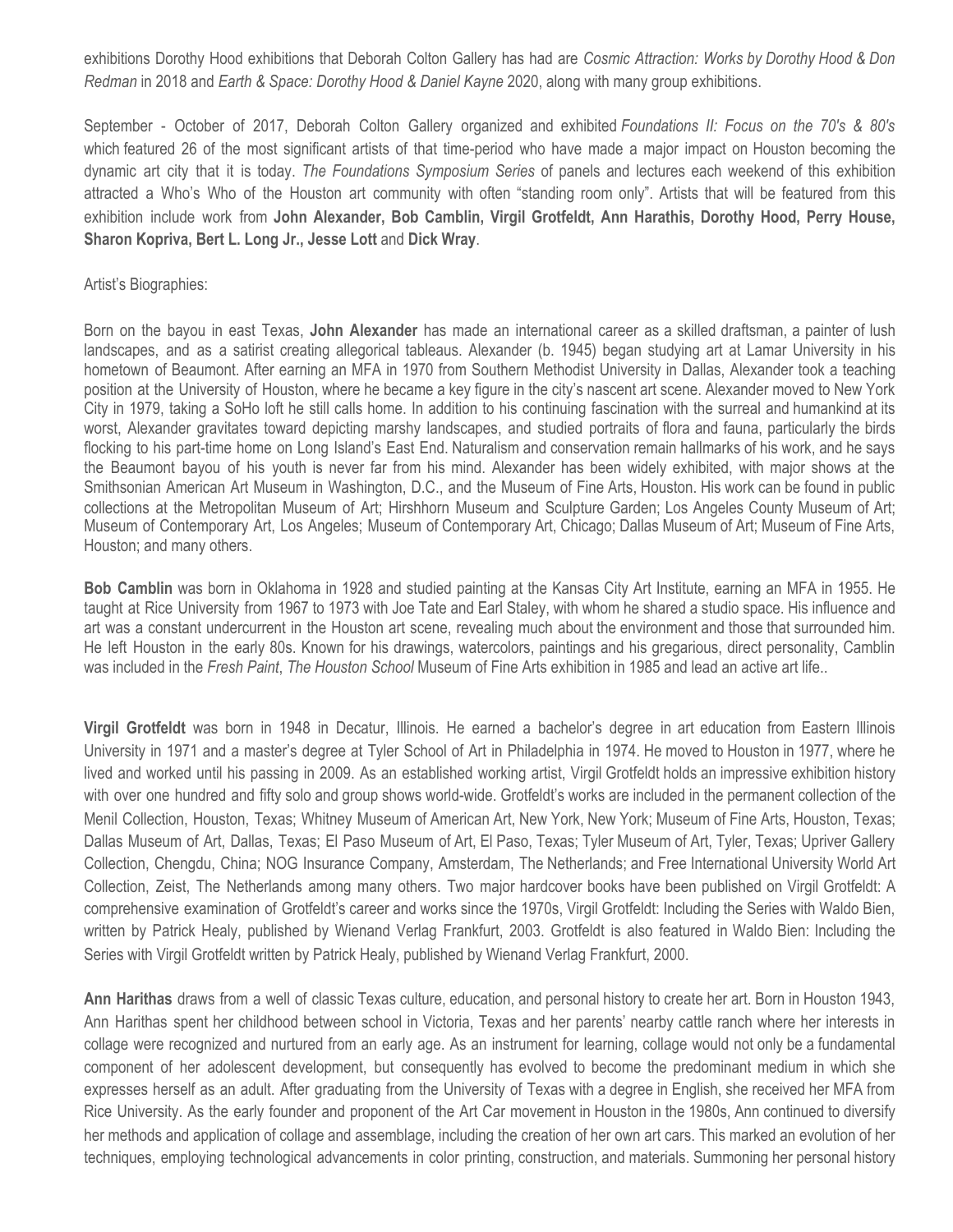to capture and catalog her experience, Ann assembles her past and present to express a notion of time that invariably oscillates between 'what has been' and 'what can be.

As one of the early Texas abstract artists, **Dorothy Hood** was born in 1918 and was raised in Houston. Hood was known nationwide for creating epic paintings that evoked the limitless skies and psychic voids of space, years ahead of NASA images. Capturing the earth's natural beauty through her worldwide travels, with vast horizons looking far into the universe, was always a signature of Dorothy Hood magnificent artworks. Over the next four decades, before her passing in 2000, Dorothy Hood became a renowned Texas painter whose works were collected across the United States, including over 30 major museums. Deborah Colton Gallery re-introduced Hood's work to Houston in September of 2016 with a magnificent booth featuring Hood's work at the Houston Fine Arts Fair, and then major exhibitions at Deborah Colton Gallery in November 2016 and in 2018. Dorothy Hood's artworks were recently featured in the Museum of Fine Arts - Houston exhibition, *Kindred Spirits: Louise Nevelson & Dorothy Hood*. Deborah Colton Gallery has continued to support Dorothy Hood's legacy by assisting with attaining all of Hood's precious archives and journals for the University of Houston Special Collection of the School of the Libraries. Deborah Colton Gallery also continues to promote Hood's work, with both national and international exhibitions pending.

**Perry House** was born in Orange, Texas. He pursued art as a vocation at the California College of Arts and Crafts where he earned both his bachelor's and master's degrees in fine arts. Upon his return to Texas, House settled in Houston and began his lifelong career as an artist and a teacher of artists. His work often strips away decoration, narrative, sex, politics, and traditional perspective, while at the same time evoking the passage of time, weight, depth, and our mortal coil. As Houston's art scene was coming of age, House was one of the early pioneers of abstraction, showing with some of the most historically notable galleries in Houston. In the collection of the Houston Museum of Fine Arts, the artist received an NEA fellowship award in 1990 and mounted solo efforts at Diverse Works in 2000, curated by Susie Kalil, and 2004 at the Galveston Arts Center curated by Clint Willour. On his work House comments "My art has always been about some particular opposites; elegance and violence, humor and horror, the sacred and the profane. Things are sectioned, distorted and exploded." Perry House retired from Houston Community College - Central after 30 years of teaching, and painted full time up until his passing. House was a Houston fixture for decades, not only as an artist but also as a teacher. He touched nearly every corner of Houston's art scene and influenced many young artists in Houston and beyond.

**Bert L. Long, Jr.**, a self-taught artist, was born in 1940 in Texas, grew up the Houston's historic Fifth Ward and received his formal education from UCLA. Following a career as a master chef Long, decided to devote himself entirely to art in 1979. He began to explore folk art and assemblage to create a unique body of work, attracting the attention of Jim Harithas, then Director of the Contemporary Arts Museum Houston, and artists John Alexander, Salvatore Scarpitta and James Surls. His life spanned an era of radical change in the American social climate, the influence of which can be seen clearly in his work. Long's paintings and sculptures incorporate a high level of skill and sophisticated knowledge of art history, along with complex philosophical and social issues. Long describes the philosophy behind his work as "a quest to help people diagnose their inner self," believing his art to be "the vehicle to help facilitate [such a] process." The late Peter Marzio, former Director of the Museum of Fine Arts, Houston, said of Bert Long: "Bert Long does not avert his gaze from that which is painful, but as [his artworks] testify, he also brings a spirit of joy and redemption to his art. We can all learn from this great artist." Over Long's 33-year career as a painter, sculptor, and photographer he was awarded several significant awards including the National Endowment for the Arts Grant in 1987 and the prestigious Prix de Rome fellowship in 1990.

**Jesse Lott** is an African-American sculptor of great distinction and a long time 5th Ward, Houston resident, who began his artistic career creating and selling his works as a student at E.O. Smith Elementary School in 1957. Jesse Lott works in paper, metal, and wood as well as working with armatures and wire, all the while building with his artistry a capacity for emotional power. His technique is derived from collecting and recycling discarded materials, as a type of urban archeology fused with scientific methodology. He has influenced many artists, including Texans as well known as James Surls, Bert Long Jr. and Angelbert Metoyer. The all-ages workshops that he has held over the years in his studio as a community service have inspired many students who would otherwise have no exposure to art. Lott's community oriented philosophy and his Artists in Action program helped spark the creation of the now famous Project Row Houses.